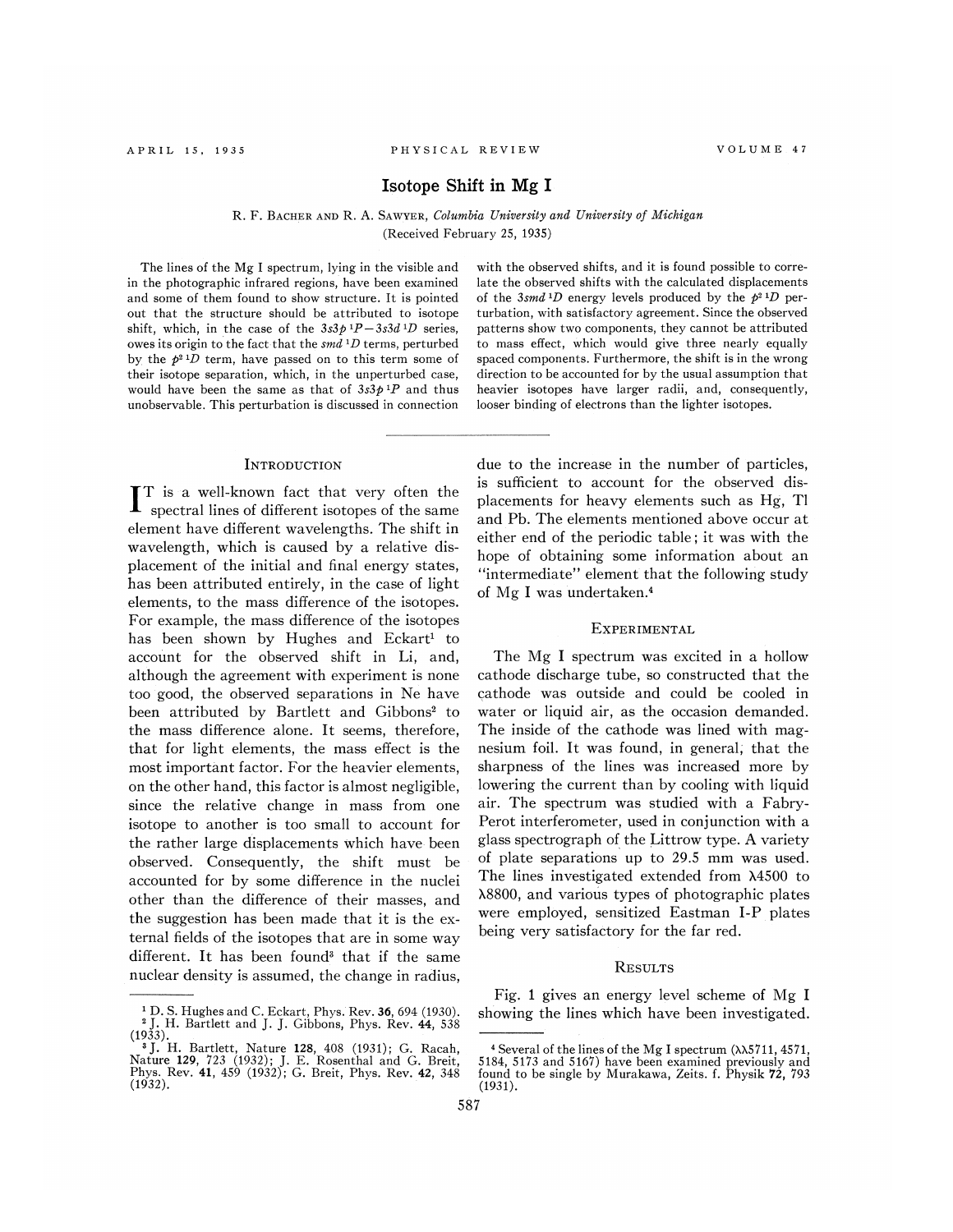

FIG. 1. Energy level scheme of Mg I showing lines which were studied.

 $\lambda$ 4571 (3s<sup>2</sup> 1S - 3s3p<sup>3</sup>P<sub>1</sub>). This line is found to have two components, a strong one at say,  $\Delta \nu$  = 0 and a very much weaker one at 0.083 cm<sup>-1</sup>.  $\lambda$ 3184, 5173, 5167 (3s3p<sup>3</sup> $P_{012}$  – 3s4s<sup>3</sup>S). These strong lines in the green show no structure under any of a variety of excitation conditions. With low currents and liquid-air cooling these lines become increasingly sharp.

 $\lambda 8807$  (3s3p<sup>1</sup>P – 3s3d<sup>1</sup>D). This line has been investigated with several different plate separations. In general, it was necessary to use currents of 75 milliamperes or more through the discharge tube in order to obtain sufficient intensity. The line was found to consist of a strong central component with a weaker component on the high frequency side, at a separation of 0.082  $cm^{-1}$ . Fig. 2 is a section of a microphotometer tracing of one of the photographs of this line showing the two components. It is estimated from the areas under the microphotometer curves that the two lines have intensities approximately in the ratio of 7 to 2.

 $\lambda$ 5528 (3s3p<sup>1</sup>P-3s4d<sup>1</sup>D). This line shows a structure similar to  $\lambda$ 8807 except that the separation is smaller,  $\Delta \nu = 0.065$  cm<sup>-1</sup>, the weak component being on the high frequency side.

 $\lambda$ 4703 (3s3p<sup>1</sup>P-3s5d<sup>1</sup>D). The fringes for this line show a definite asymmetry but the com-



FIG. 2. Microphotometer trace of  $\lambda 8807$ . Interferometer separation 29.5 mm.  $\nu$  increases to the left.

ponents are not sufficiently well separated to measure. The structure appears to be of the same type as that of  $\lambda$ 8807 and  $\lambda$ 5528, but with still smaller separation. On the basis of a measurement of the line width, an estimated upper limit for this separation is 0.061 cm<sup>-1</sup>.

 $\lambda$ 5711 (3s3p <sup>1</sup>P – 3s5s <sup>1</sup>S). There is some asymmetry to the fringes for this line, which suggests that it may have structure. If so, it is definitely much narrower than  $\lambda$ 5528.

 $\lambda$ 4730. This line is faint, but its fringes seem to be sharper than those of  $\lambda$ 4703.

### **DISCUSSION OF RESULTS**

The most interesting lines which have been studied are those of the  $3s3p^{1}P-3smd^{1}D$  series, all of which have structures of the sort that arises from isotope shift. In the case of these lines, moreover, it was found possible to show that, since they are not expected to show hyperfine structure, their structure can be attributed to isotope shift alone. Any hyperfine structure which the  $3s3p$ <sup>1</sup>P and  $3smd$ <sup>1</sup>D terms would possess would necessarily be due either to (a) deviation from Russell-Saunders coupling, (b) interaction of the outer electrons with the s electron, or (c) perturbation by another level. Of the above,  $(a)$  and  $(b)$  can be immediately eliminated: The first because the sd and  $s\phi$ configurations in Mg I are in very good Russell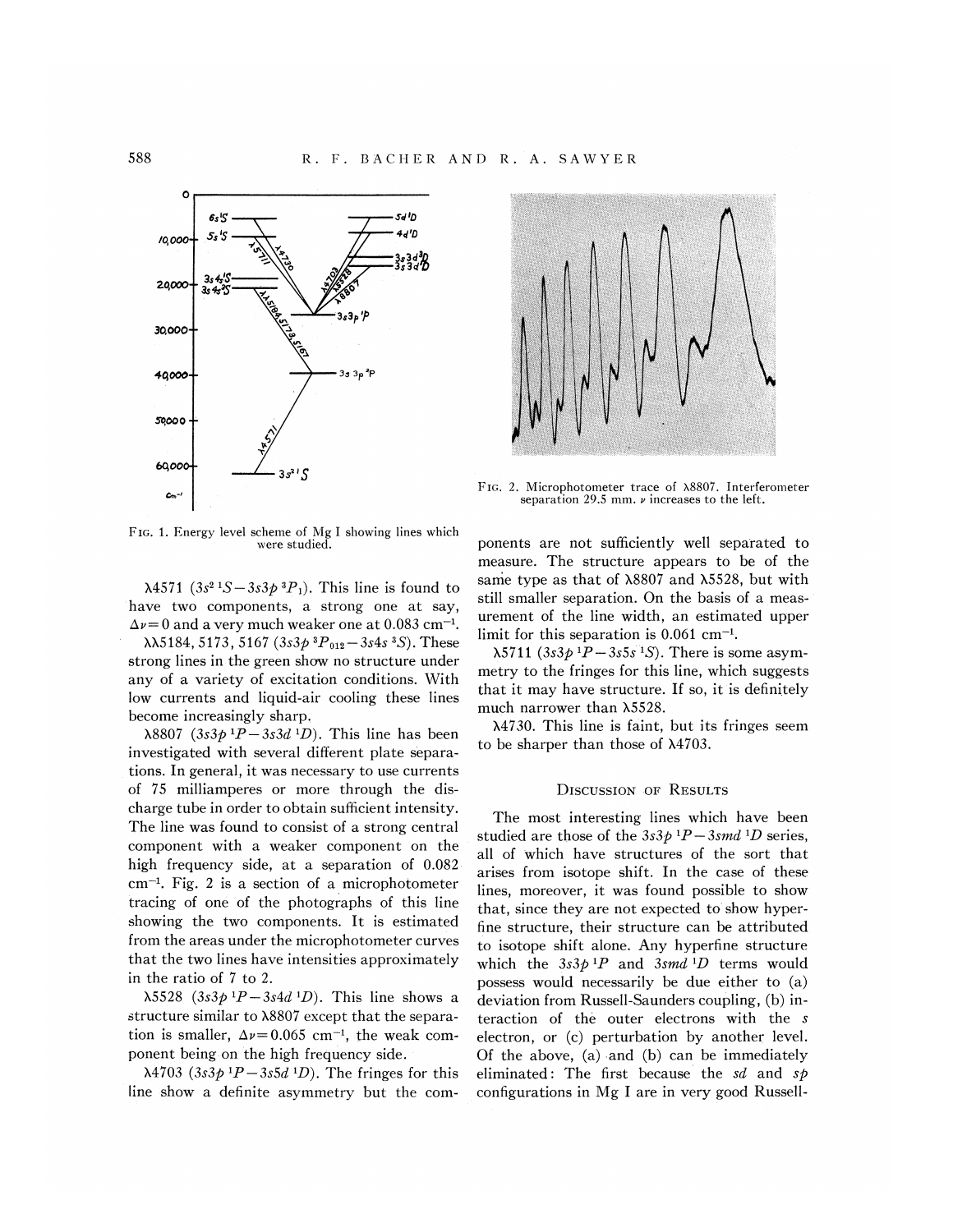Saunders coupling, and under these circumstances it is known<sup>5</sup> that neither the  $^{1}D$ 's nor  $P$  will have hyperfine structure; the second, because, since in both the initial and final states the s electron has a total quantum number which is the same as or smaller than the other outer electrons, it will be the most intimate with the nucleus and would be considered mainly responsible for hyperfine structure if any did exist.<sup>6</sup> As for (c), although the  ${}^{1}D$  series is perturbed<sup>7</sup> by the  $3p^2$ <sup>1</sup>D to such an extent that the singlets all occur below their triplets, the  $p^{2}$ <sup>1</sup>D will have no hyperfine structure to pass along, since it contains no s electron outside the core. The conclusion is, therefore, that hyperfine structure in these lines would be negligible and that the observed structure should be attributed to isotope shift.

Magnesium is known, from the work of Dempster, to have three isotopes with mass number  $M=24$ , 25, 26, and abundances in the ratios  $7:1:1$ . The appearance of only two components in the lines must mean, then, that the components from two of the isotopes fall together. Since  $Mg_{24}$  must certainly be in the strong component, possibly together with Mg25 or Mg26, the weak component may correspondingly be either  $Mg_{25}$  or  $Mg_{26}$  or both together. A measurement of relative intensities should decide this point. For  $\lambda$ 8807 an estimate of the relative intensities from the areas of the microphotometer traces gave 7: 2. From this rough intensity estimate it would appear that  $Mg_{25}$  and  $Mg_{26}$  fall together in the weaker component. It is hoped to settle this point definitely by more exact intensity measurements.

Now if the isotope shift were due to mass effect alone, the line pattern would be three components nearly equally spaced, for both the "normal" effect and the "specific" effect are closely proportional<sup>2</sup> to  $1/M$ , and so the isotopes with  $M=24$ , 25 and 26 would be very nearly equally spaced. In the observed lines it is not possible, with the abundance ratios as they are, for the  $Mg_{25}$  to be midway between the other two components, as there is a definite minimum on the microphotometer curve between the two observed components. Thus it appears that the isotope shift cannot be accounted for entirely on the basis of mass effect.

It is rather difficult, since the isotopes form a set of levels which do not have intercombinations, to get from the observed lines to the possible level scheme. In general, since the isotopes probably differ most in the immediate neighborhood of their nuclei, it may be assumed that the largest isotope effect will be for those configurations with the most s electrons. On this basis, the  $3s3p$ <sup>1</sup>P – 3smd<sup>1</sup>D series should show no relative shift. But the  ${}^{1}D$  terms are not pure, being perturbed by  $p^2 D$ , and this perturbation does give a relative shift. Accordingly, a large isotope shift should be assigned to  $3s3p^{1}P$  and smaller ones to the  $3smd^{-1}D$  series, the shift increasing for the higher members. If such assignments are made, however, it is necessary that either or both of the isotopes of mass 25 and 26 have their electrons more tightly bound than the isotope of mass 24 in order for the faint component to appear, as it does, on the high frequency side. If this tighter binding is to be accounted for by assuming different nuclear radii, Mg24 would necessarily have a larger radius' than the heavier isotopes, whereas it is ordinarily assumed that larger radii accompany larger number'of particles. These isotope shifts can, of course, also easily be accounted for by postulating that the nuclei differ in other respects.

If it is true, as stated above, that the  $^{1}D$ series shows structure in its combinations with  $3s3p^{1}P$ , because of the perturbation of  $p^{2}$   $D$ , it should be possible to correlate this perturbation with the information which is available about the displacement of the energy states. It has previously been shown7 that when wave functions extrapolated from Hartree functions by the

<sup>&</sup>lt;sup>5</sup> S. Goudsmit and R. F. Bacher, Phys. Rev. 34, 1501 (1929). '

<sup>&</sup>lt;sup>6</sup> From the work of Goudsmit (Phys. Rev. 43, 636 (1933)) one can find that  $u(3s) = 0.050 g(I)$ ;  $u(3p<sub>1</sub>) = 0.011 g(I)$ <br>and  $a(3p<sub>1</sub>) = 0.002 g(I)$  cm<sup>-1</sup>. Using these values and taking  $g(I) = 1$  for example, one finds (Breit and Wills)<br>(Phys. Rev. 44, 470 (1933))  $A(sp^1P) = 0.003$  cm<sup>-1</sup> and<br> $A(p^2 \text{--}1D) = 0.004 \text{ cm}^{-1}$  which would be negligible.

 $^{7}$  R. F. Bacher, Phys. Rev. 43, 264 (1933).

In this respect the structure observed here is somewhat similar to several other elements, as Ne, Cu and Zn. See G. Hansen, Naturwiss. 15, 163 (1927); R. Ritschl, Zeits. f. Physik 79, 1 (1932); H. Schüler and H. Westmeyer, Zeits f. Physik 81, 565 (1933). This difference between Cu and Zn and the heavier elements has been pointed out by Schüler and Westmeyer, Zeits. f. Physik 82, 685 (1933).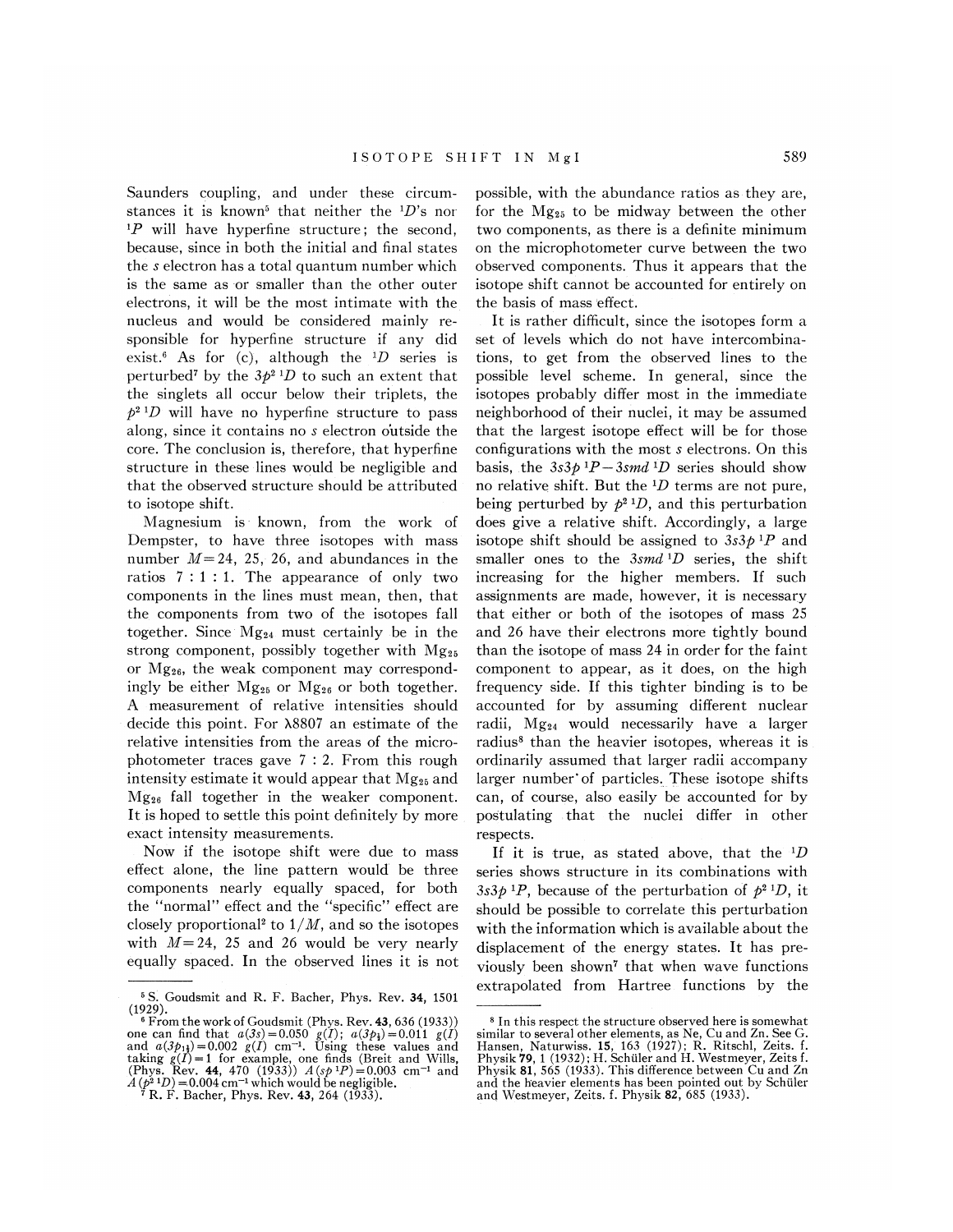Slater method are used, the nondiagonal matrix elements are sufficiently large to explain the presence of  $3s3d D$  below  $D$ . The numerical agreement was rather poor, however, probably because the value of the 3d function which was used. In addition, this function also gave the unperturbed levels 'too widely separated. If a hydrogen function is used for  $3d$ , and the other wave functions are retained, the singlet-triplet separation, while diminished greatly by the perturbation, does not change sign. It is proposed here to fix the unperturbed levels arbitrarily some place between the position they occupied with the Hartree functions and the position they would occupy with a hydrogenic  $3d$ , and to fix the higher unperturbed levels by a series with constant quantum defect. The displacement  $\delta_m$  due to the perturbation can then be determined from the observed levels. In terms of the two unperturbed terms  $E_0(p^2 | D)$ and  $E_0(smd^{-1}D)$  and the nondiagonal matrix element of the electrostatic interaction we can now write

$$
\delta_m = \frac{(p^2 \, {}^1D \, | \, V \, | \, smd \, {}^1D)^2}{E_0(smd \, {}^1D) - E_0(p^2 \, {}^1D)}.
$$

If all the smd 'D's have an isotope shift  $\sigma$  and we say that  $p^2 D$  has relatively no isotope shift, then the amount of shift which will be passed along<sup>9</sup> will be

$$
\sigma_m' = \frac{(p^{2} \text{ }^1D \mid V \mid smd \text{ }^1D)^2 \sigma}{\left[E_0(smd \text{ }^1D) - E_0(p^{2} \text{ }^1D)\right]^2}
$$
\n
$$
= \frac{\delta_m \sigma}{E_0(sd \text{ }^1D) - E_0(p^{2} \text{ }^1D)};
$$
\nstate

 $\sigma_m'$  is the observed separation in the sp<sup>1</sup>P  $-smd$  <sup>1</sup>D series. Inserting the values of  $\delta_m$ , the unperturbed states, and the observed separation, one should be able to obtain the same value of  $\sigma$ . from each series member. They are indeed approximately the same (see Table I) and this agreement is not greatly affected by reasonable changes in the location of the unperturbed

TABLE I. Absloute term values and energy displacements measured in  $cm^{-1}$ .

| m | Unper-<br>turbed | $3smd 1D$ $3smd 3D$ $3smd 1D$<br>Ob- | $Oh-$<br>served served | $\delta_m$ | $\sigma_m$ ' |              |
|---|------------------|--------------------------------------|------------------------|------------|--------------|--------------|
|   | $\sim$ 12000     | 13715                                | 15269                  | 3269       | 0.082        | 0.386        |
|   | $\sim$ 6775      | 7480                                 | 8537                   | 1762       | 0.065        | 0.375        |
|   | $\sim$ 4350      | 4704                                 | 5364                   | 1014       | $\leq 0.061$ | $\leq 0.460$ |

 $b^{2} D = \sim -3400$  cm<sup>-1</sup>

 $sd$ <sup>1</sup>D levels. This explanation of the origin of the isotope shift in these particular lines seems to be in accord, both qualitatively and quantitatively, with the position of the energy levels themselves. It is thus also apparent why the isotope shift in the  $(3s3p$ <sup>1</sup>P-3smd<sup>1</sup>D) lines decreases more slowly than the displacement  $\delta_m$ as one goes to higher series members, though their origin is the same.

The presence of structure in the  $3s3p^{1}P$  $-3$ sms<sup>1</sup>S series, which has been observed but not resolved, is undoubtedly due to the same cause. It is smaller because the perturbing term  $(p^{2} S)$  is much farther away and because the lowest member observed is for  $m=5$ .

The structure of the line  $\lambda$ 4571 (3s<sup>2</sup> 1S)  $-3s3p^{3}P_{1}$  is probably due to isotope shift also, if one is to judge from its structure, though here the possibility of hyperfine structure in the initial state cannot be excluded.

The green lines  $\lambda \lambda 5184, 5173, 5167, (3s3p^{3}P_{012})$  $-3s4s$ <sup>3</sup>S<sub>1</sub>), which were found sharp, would be expected to show practically no isotope shift on the basis of *inner* s electrons, of which each state has one. There is, furthermore, no reason for believing that either the initial or final level is perturbed to any extent.

#### **CONCLUSION**

Structure has been observed in several of the Mg I lines and, in particular, in the  $3s3p$ <sup>1</sup>P  $-3s3d$ <sup>1</sup>D series. The observed structure is attributed to isotope shift, since it is characteristic and since these lines are not expected to show hyperfine structure. The relative separations of the series members. are in agreement with the idea that the structure arises because the 3s3d<sup>1</sup>D terms have passed on to the  $p^2$ <sup>1</sup>D

This method of procedure is closely analogous to that used by Whitelaw, Phys. Rev. 44, 544 (1933), in the study of multiplet separations which were due to perturbation. Here, however, the various levels have the same quantum number J.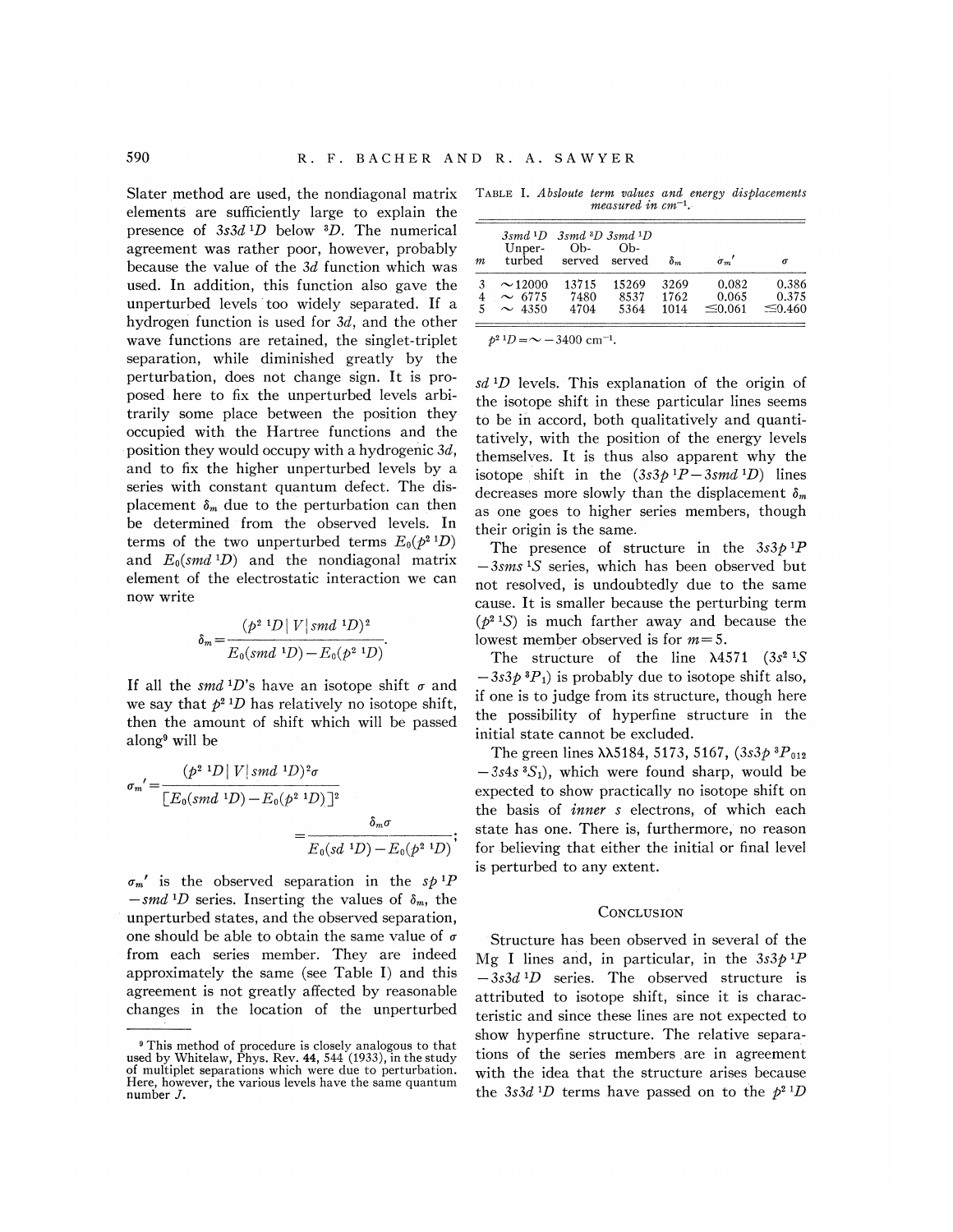some of their isotope separation which, in the unperturbed case, would have been the same as that of  $3s3p$ <sup>1</sup>P and would thus not have been observed.

It has been concluded that the observed structure cannot be due to mass effect alone, since, in that case, three components, nearly equally spaced, would be expected. It is also pointed out that the shift is in the wrong direction to be accounted for by a difference in nuclear fields caused by the fact that the isotopes with larger number of particles have larger radii. It is possible, and even probable, that the change in the fields in the neighborhood of nuclei is due to other causes, as well; and it is suggested that a survey of isotope displacements may yield valuable information in this connection.

The experimental work reported here was done in 1933 in the Physics Laboratory of the University of Michigan.

### A P R I L 15, 1935 PHYSICAL REVIEW VOLUME 47

# The Scattering of Protons on Protons

W. H. WELLS, Department of Terrestrial Magnetism of the Carnegie Institution of Washington and Johns Hopkins University (Received March 4, 1935)

A technique for obtaining large numbers of high energy proton-tracks in hydrogen with a Wilson cloud chamber is described. The recoil-particles from cellophane bombarded by polonium alpha-particles were used as a source of protons. The velocity distribution of a sample of 500 protons is given. Over 15,000 stereoscopic views containing

## **INTRODUCTION**

HE recent interpretations of Heisenberg<sup>1</sup> and others of the structure of the heavier nuclei as composed of protons and neutrons in close combination make any experimental evidence about the interaction of protons at close distances of primary importance. Kith the technique developed in the present experiments it is entirely possible to obtain more detailed experimental information of the laws governing protonproton interaction. In view of the time that will be required to take and to analyze the large numbers of photographs necessary for conclusive evidence about the proton-proton interaction, it is felt appropriate to give an account of the methods used and the results obtained thus far. These results will serve to delineate the usefulness of a cloud chamber in attacking this problem and will thus be of value in any future work using either radioactive or high voltage sources of high energy particles.

above 200,000 tracks of protons in a 90 percent hydrogen-10 percent air mixture have been obtained. Of the thirtythree intimate proton-proton collisions two were within the region of anomalous scattering of alpha-particles by hydrogen. The closest distance of approach realized experi-

|                    | On He                     | On H                 |
|--------------------|---------------------------|----------------------|
| Central collisions | $3.5 \times 10^{-13}$ cm  | $4\times10^{-13}$ cm |
| Glancing           | $14.0 \times 10^{-13}$ cm | $8\times10^{-13}$ cm |

the Coulomb interaction was no longer valid:2

Taylor' was able to show, by assuming an interaction energy of the kind applied by Gamow4 to the radioactive nuclei, that the main features of the earlier experiments could be accounted for without departure from the conception of a spherically symmetric field for an alpha-particle. In the above-mentioned experiments the failure of the Coulomb interaction might be ascribed' either to the structure of the He nucleus alone or to both the He and the H nuclei. Further information on this point can be

mentally was  $6.1 \times 10^{-13}$  cm. For central and glancing collisions of alphaparticles on He and H nuclei, the following critical distances have been found within which

<sup>&</sup>lt;sup>2</sup> Rutherford, Phil. Mag. 37, 537 (1919); Chadwick and<br>Bieler, Phil. Mag. 42, 823 (1921); Rutherford and Chad wick, Phil. Mag. 4, 605 (1927).

<sup>&</sup>lt;sup>3</sup> Taylor, Proc. Roy. Soc. A136, 605 (1932).

<sup>4</sup> Gamow, Atomic Nuclei and Radioactivity.